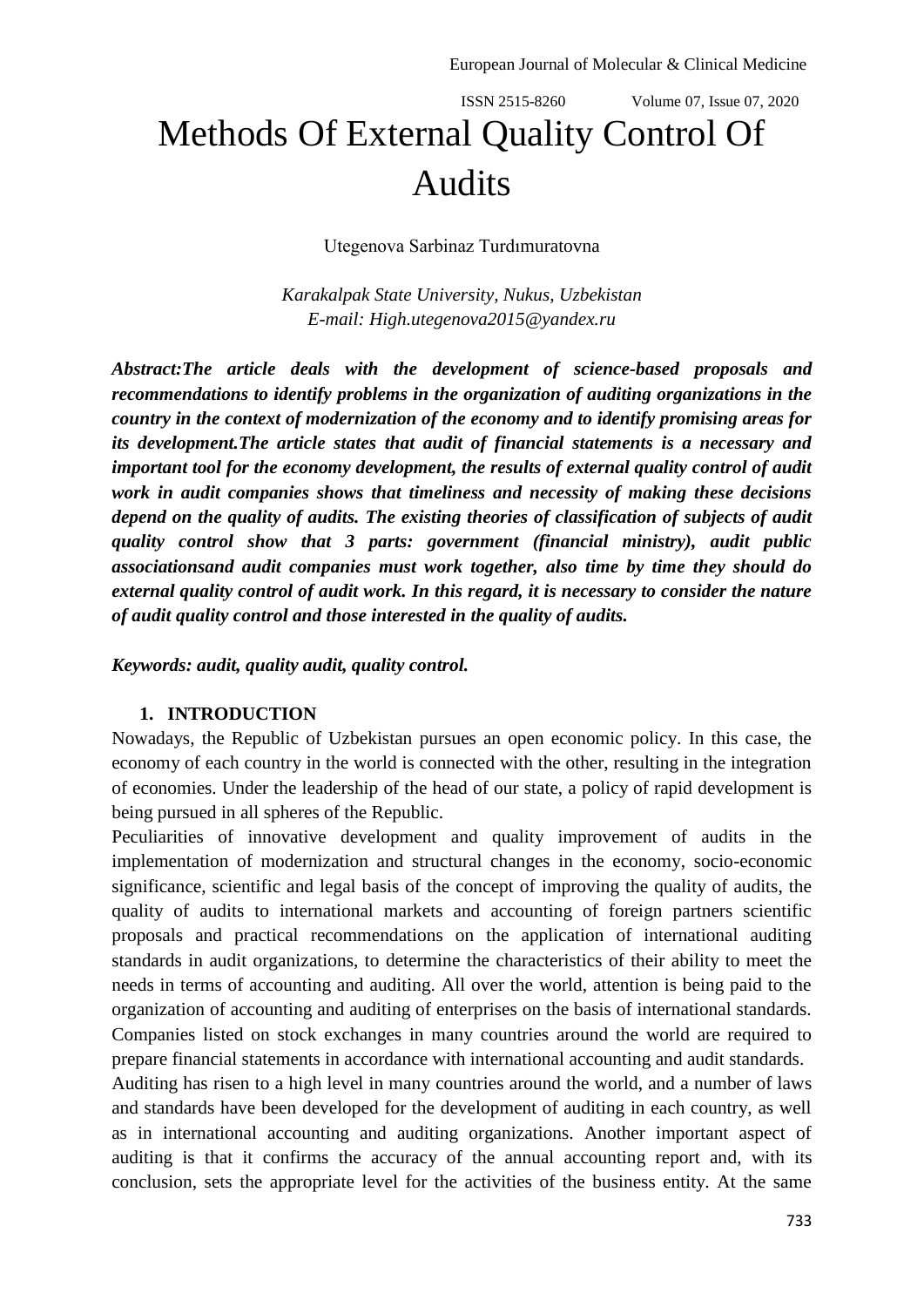ISSN 2515-8260 Volume 07, Issue 07, 2020 time, business expertise is conducted, which allows users to determine the investment policy and assess the likelihood of receiving dividends in the future. The use of expert work emphasizes that the audit opinion is more reliable. In particular, auditors should not underestimate the role of qualified assessment of short- and long-term forecasting calculations of client performance development. We know that auditing is evolving today, but a number of problems and shortcomings under President's Decree 3946 have hindered the further development of auditing, making management decisions and increasing the importance of audit services to improve the quality of corporate governance, in particular: "Fourth, there is no effective system of external quality control of audit organizations, which does not allow the licensing authority to take prompt action against cases of poor quality audit services and dishonest actions of auditors in the context of limited legal action".

### **2. LITERATURE REVIEW**

Solutions to the problems of improving the methodological issues of the organization of the quality of audits should be based on scientific principles. In recent years, a number of scientific studies have been conducted to improve the quality of audit work, works have been published. To solve this problem, one of the areas of research is that we study the theory and practice of product quality (works, services). CIS scientists A.Yu. Kurochkina, G.E.Slezinger, S.A.Zhdanov, A.Yu. Kurochkina, as well as foreign scientists J.Yu. Kurochkina, who made a significant contribution to the development of the theory of quality in this area. Audit studies on quality control work VV Skobara, E.M. Guttsayt, O.V. Golosov, S.M. Bychkova, E.Yu. Itygilova, E.A. Sirotenko, M.A. Azarskaya, N.V.Astraxantsev, V. V. Kiz, A.S.Hudyakova, E.G. Bogrov, A.L.Zvezdina, I.S. Molojavenko, S.V. Pankova, P. A. Neverov, B. A. Amanjolova, N.A.Loseva, N.V.Dronina, D.V. Described in Elkin's research work. Also H.Anderson, E.A.Arens, Ch.H.Gibson, O.I.Gusarova, B.T.Jarylgasova, D.Colduell, A.I.Nechitaylo, B.Nidlz, Dj.K.Lobbek, V.F.Paliy, Y.V.Sokolov, V.P.Suyts, N.Trabelsi, Dr.M.Tulsian and A.D.Sheremet can be included.

Issues of organization and development of auditing and auditing organizations in the country are also discussed by K.B.Akhmedjanov, R.D.Dusmuratov, A.K.Ibragimov, A.A.Karimov, Sh.N.Fayziev,N.F.Karimov, Z.T.Mamatov, A.S.Sativoldiev, E.F.Gadoev, N.Yu. Juraev,Yu.M. Itkin, M.M.Tulakhojaeva, X.N.Musaev, Sh.U.Haydarov, B.A.Hasanov, B.K.Hamdamov, A.Z. Avlokulovand other scientists.

It should be noted that in the works of the above scientists and experts, the problems of theoretical, legal organization and development of audit quality of work have not been studied as a whole system. The lack of a systematic approach to solving these problems and a number of other reasons require in-depth scientific research for the development of auditing in the country.

# **3. METHODS AND ANALYSIS**

External quality control of the audit organization is a form of control based on the exchange of information between the competent authorities and audit organizations in order to study issues related to compliance of audit organizations with the legislation on auditing.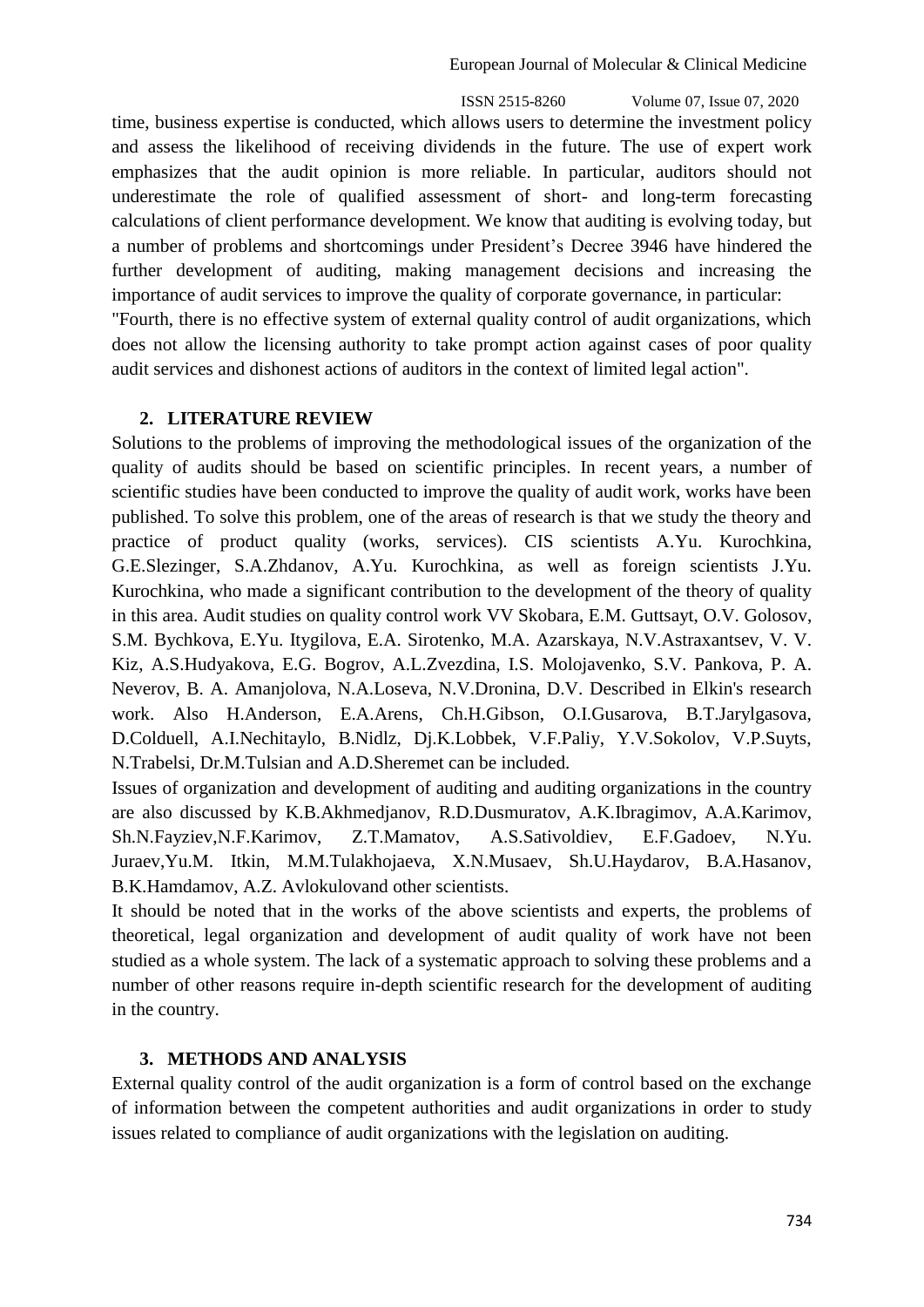When conducting external quality control of audit organizations, the newly opened department of the Ministry of Finance controls the quality of audit organizations on the basis of the system "Risk Analysis".

The system of "risk analysis" - a risk analysis of violations of the legislation relating to the auditing activities of audit organizations.

On the basis of information available on the Ministry of Finance and auditors in public associations of the republic, including the Internet on the business reputation of audit organizations, risk analysis is carried out in the following cases:

Compliance with the obligations established by the Law of the Republic of Uzbekistan "On auditing", including the requirements and conditions of the license;

When the name and location (postal address) of audit organizations change;

When the audit organization is reorganized;

The ratio of the number of positive audit opinions to the total number of conclusions issued on the results of mandatory audits;

The ratio of the number of on-staff auditors under an employment contract or civil contract between the audit organization and the number of audits conducted by the audit organization during the year;

Number of business entities subject to mandatory audit;

Comparison of the cost of audit services of equal importance in audit organizations;

In the presence of appeals (complaints) of individuals or legal entities against the audit organization or the actions (inaction) of the auditor on violation of the requirements of the legislation on auditing;

The founders (participants) of the audit organization include an individual who is a nonresident of the Republic of Uzbekistan, a legal entity registered outside the Republic of Uzbekistan and persons who are founders (participants) of the previously terminated audit organization;

Taking into account the results of previous external quality control, including the voluntary conduct of auditors by public associations of the republic;

In accordance with the Decree of the President of the Republic of Uzbekistan dated July 27, 2018 No PF-5490 "On measures to further improve the system of protection of the rights and legitimate interests of business entities" audit organizations are not subject to external control.

Audit organizations are divided into three categories according to the level of risk:

- audit organizations with a high risk of offenses;

- audit organizations with a moderate risk of offenses;

- audit organizations with low risk of offenses;

Based on the above levels of violations, audit organizations are audited.

Today, the website aud.mf.uz of the department for external quality control of audit organizations within the Ministry of Finance has been launched. This site submits electronic reports of audit organizations located in the Republic of Uzbekistan and checks the quality of work of audit organizations on the basis of risk analysis.

The National Association of Accountants and Auditors of Uzbekistan carries out external control of audit organizations.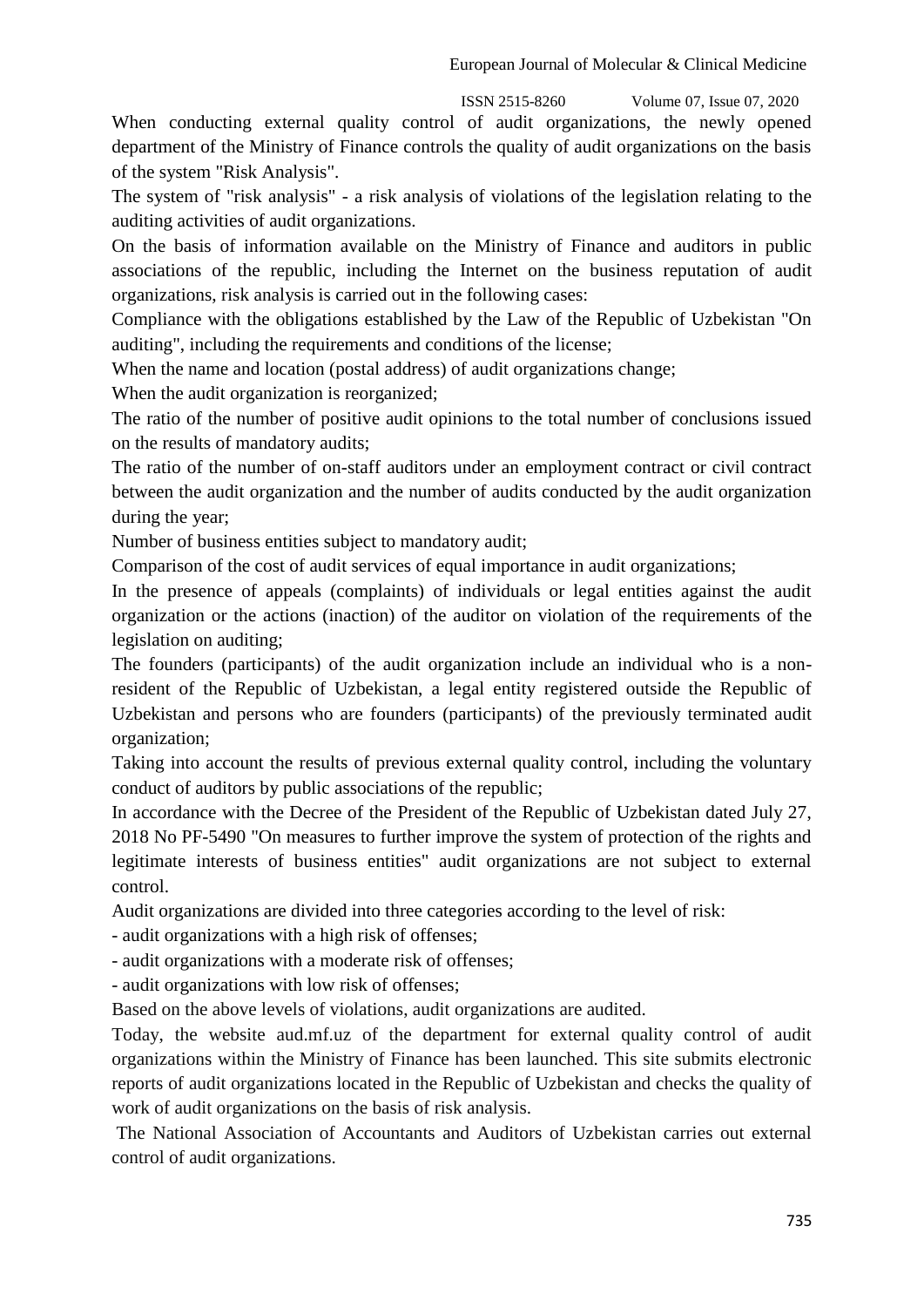The difference between the external control over the quality of audit organizations in the Ministry of Finance and the external control of audit organizations of the National Association of Accountants and Auditors of Uzbekistan:

The National Association of Accountants and Auditors of Uzbekistan monitors the quality of audits of only audit organizations that are members of the association, and evaluates it in the annual audit rating conducted by the association. In the department of external control over the quality of work of audit organizations within the Ministry of Finance, all audit organizations operating in the Republic of Uzbekistan are selected and inspected on the basis of risk analysis.

In today's rapidly developing world, in an increasingly competitive environment in any field, the role of impartial economic control by both owners and regulators is growing. If auditors give a credible opinion on a client's financial statements, these reports allow users to make prudent economic decisions, avoiding high-risk transactions. The auditor's opinion increases the client's confidence in the company's financial performance and improves the attitude of stakeholders - owners, investors, prospective customers, suppliers, authorities to the business. Business entities use the services of auditors to audit their activities. At the same time, there is a requirement that audit organizations monitor their work in accordance with the requirements of regulatory documents. It is good that professional associations also carry out such control, because only the masters of their profession can give the most accurate and objective assessment of the work of the organization. Not only clients but also their practical partners trust audit organizations that are subject to external quality control. The purpose of external quality control is to verify the compliance of the audit organization and auditors with the requirements of the Law "On Auditing", national standards of auditing, international auditing standards, the Code of Professional Ethics of Auditors. Based on the results of external control, the audit organization receives the necessary expert advice to improve its activities and bring it into line with the requirements of legislation and international standards.

The practice of external quality control of audit firms in Uzbekistan was a financial crisis in the global economy in 2008, but it did not affect Uzbekistan, but the world blamed accountants and auditors for the miscalculation and improper audit. At that time, the International Federation of Accountants developed and approved the International Quality Control Standards - "Quality Control in Auditing Organizations Conducting Audits of Financial Statements and Interpretive Audits, as well as Other Assurance and Related Services" and "Quality Control in Financial Reporting Audits". The National Association of Accountants and Auditors of Uzbekistan, as a member of this prestigious international organization, is committed to the introduction of external quality control of audit organizations and the application of these standards in Uzbekistan. In recent years, the practice of external quality control of audit organizations has been improved by Presidential Decree No. PF-4848 of 5.10.2016 "On additional measures to ensure the rapid development of entrepreneurial activity, comprehensive protection of private property and improving the quality of the business environment." Supported the Resolution of the Cabinet of Ministers of the Republic of Uzbekistan dated 12.05.2017 No. 274 "On additional measures to ensure further improvement of the legal framework for the activities of audit organizations." Prospects for development were determined by the Presidential Decree No. PP-3946 of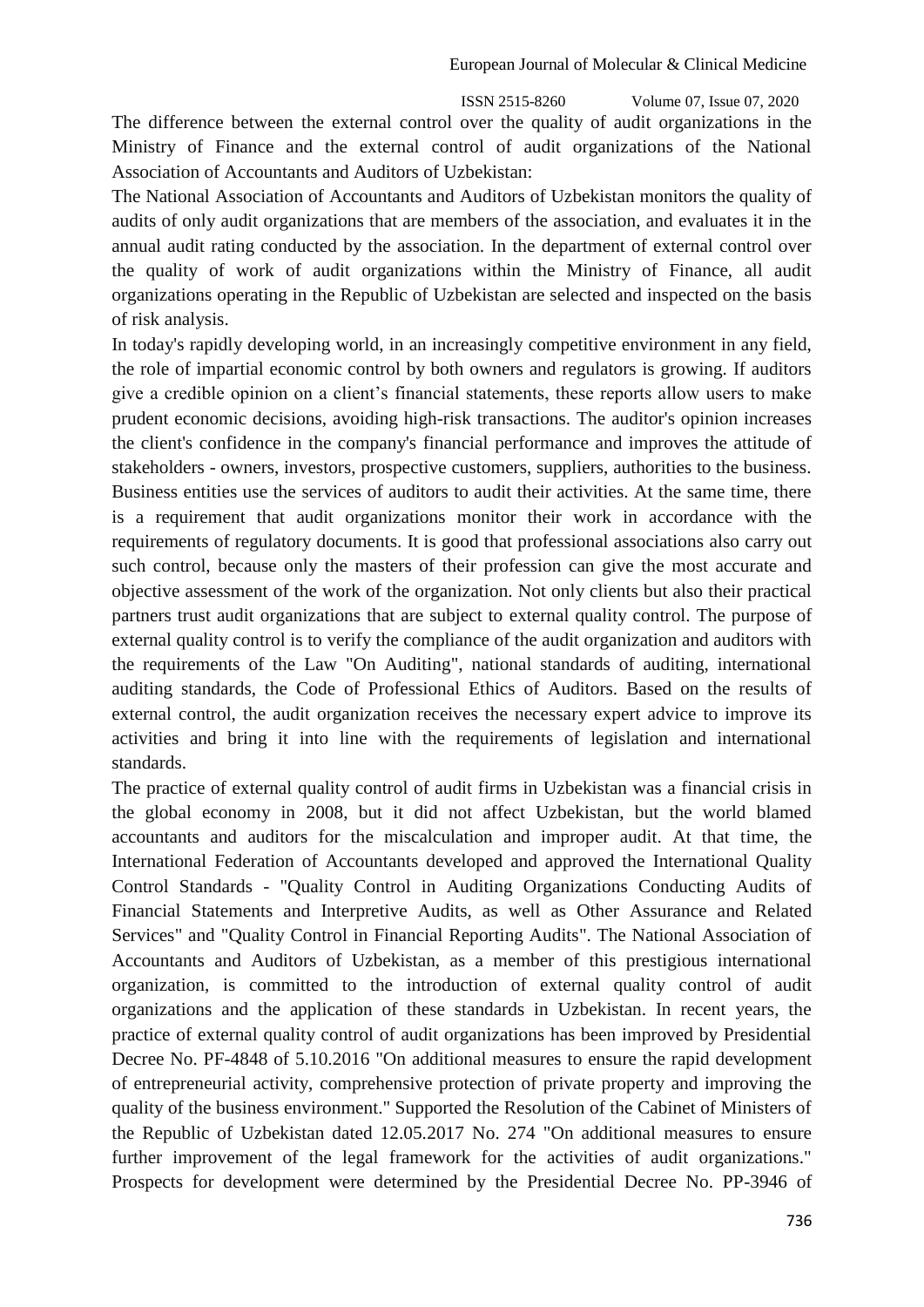19.09.2018 "On measures to further develop auditing in the Republic of Uzbekistan." A special department within the Ministry of Finance should be set up to develop this area.

External quality control is not mandatory for audit organizations and is mainly used by audit organizations that have a Level 1 license, ie the right to conduct all types of audits and inspections of all types of organizations. The clients of these organizations are the large advanced companies where not only the inspection itself but also the image of the organization that conducted it matters. The success of the company depends not only in our country, but also in the international market. Therefore, it is important that the reputation of the audit organization is high, that its work meets the requirements of legislation and international standards. It must be confirmed in various ways, one of which is external quality control. Audit firms working in this segment strive for higher positions in the rankings. In particular, proof of external quality control gives additional points to the participants in the rating compiled by the National Association of Auditors and the Chamber of Auditors. External quality control is an important condition for audit organizations seeking to become members of international networks of audit organizations. the number of organizations that have gone through this procedure varies from year to year. In 2016, the relevant services of the National Association of Accountants and Auditors - 17 organizations, in 2017 - 8 organizations. Today, there are a total of 101 audit firms in the market, 76 of which have a Level 1 license.

The National Association of Accountants and Auditors of Uzbekistan pays great attention to ensuring the quality, objectivity and reliability of external quality control of audit organizations. To date, we have approved the Regulations on the Committee for External Quality Control of Audit Organizations and a package of documents for external quality control of Audit Organizations. The person conducting the external audit shall act in strict compliance with these guidelines. It is important that only highly qualified specialists with extensive practical experience in the field of accounting and auditing, who can ensure quality and impartial supervision, are involved in the external audit. We are creating conditions for their professional development and professional development on the basis of the National Association of Accountants and Auditors of Uzbekistan. Particular attention is paid to the selection of an expert to be sent to a particular organization: he is assigned to that organization only if he has no personal interests. This is determined by analyzing the questionnaires completed by the supervisor and the person in charge of the audited organization. allows

As a result of the study of international experience and practice of regulation of auditing activities, the general principles, methods and approaches to the organization and construction of a regulatory model have been identified. In world practice, there is an increase in government regulation of auditing, but professional public organizations play an important role in regulating auditing: the International Federation of Accountants, the American Institute of Certified Public Accountants, the British Association of Accountants, the Scottish Institute of Accountants, the Irish Accountants and others. .

The analysis of the state of organization and regulation of auditing activities showed that the market of audit services does not meet the needs and development trends and quality assurance requirements. Currently, there is no single public policy in the field of audit. Selfregulation of auditing activities is not fully implemented, the role of professional audit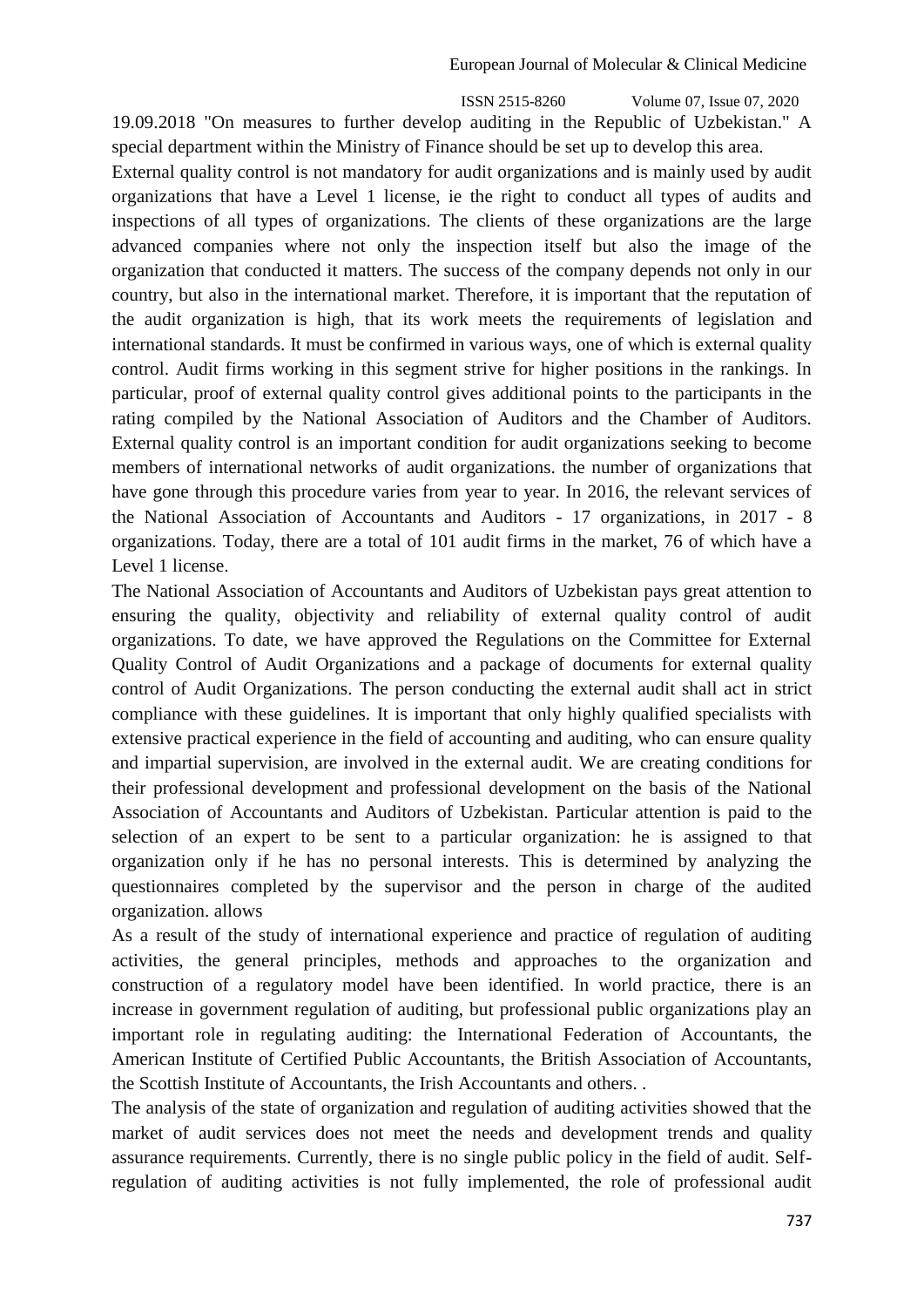European Journal of Molecular & Clinical Medicine

ISSN 2515-8260 Volume 07, Issue 07, 2020 communities does not meet modern requirements in the training of auditors and training to international standards.

### **4. CONCLUSION/RECOMMENDATIONS**

The analysis of the state of organization and regulation of auditing activities showed that the market of audit services does not meet the needs and development trends and quality assurance requirements. Currently, there is no single public policy in the field of audit. Selfregulation of auditing activities is not fully implemented, the role of professional audit communities does not meet modern requirements in the training of auditors and training to international standards.

Control - control (including quality control) and (or) verification of compliance by auditors and audit organizations with the legislation on auditing, international auditing standards, ethics and other mandatory documents, as well as the identification and non-violation of the above control objects and the imposition of penalties.

The purpose of control is to ensure the quality of audit services to encourage investment activity and to ensure the transparency and accuracy of reports.

Authorized body - a body that carries out control over the detection and prevention of violations by auditors and audit organizations in accordance with the legislation on auditing, international auditing standards, ethics and other mandatory documents, as well as the above objects of control and application. In conclusion, it is necessary to establish a separate body for external control over the quality of work on audit organizations in our country, which conducts mandatory audits. This body should be an independent organization based on normative documents that do not report to anyone, ensure the objectivity and transparency of its activities, and this organization should ensure the clarity of its data.

# **5. REFERENCES**

- [1] Resolution of the President of the Republic of Uzbekistan dated September 19, 2018 No PP-3946 "On measures to further develop auditing in the Republic of Uzbekistan." (http:// [http://lex.uz/pdfs/3914502\)](http://lex.uz/pdfs/3914502)
- [2] Arens E.A., Lobbeck J.K. Audit trans. from English under. ed. prof. I'M IN. Sokolova. M .: Finance and statistics, 1995. - 560 p .;
- [3] Charles H. Gibson. Financial Reporting & Analysis. Eleventh Edition. South-Western Cengage Learning, USA. 2009. 608 p.,
- [4] Gusarova O.I. Audit of financial results of an industrial enterprise. // Audit statements. 2004.-№1.-January. -28 s .;
- [5] Zharylgasova B.T. The methodology of cost management and the formation of financial results in agricultural organizations. Monograph. -M.: Dashkov and K, 2007. - 128 p .;
- [6] Nechitailo A.I. Regulatory financial results in the accounting system: scientific publication. Monograph. - St. Petersburg: Publishing House of the RSUHMU, 2007. -  $166 p$ :
- [7] Needles B., Anderson X., Caldwell D. Accounting Principles. Moscow: Finance and Statistics, 1997.-496 p .;
- [8] Paly V.F. International Financial Reporting Standards. Moscow: INFRA-M, 2003 .-- 454 p .;